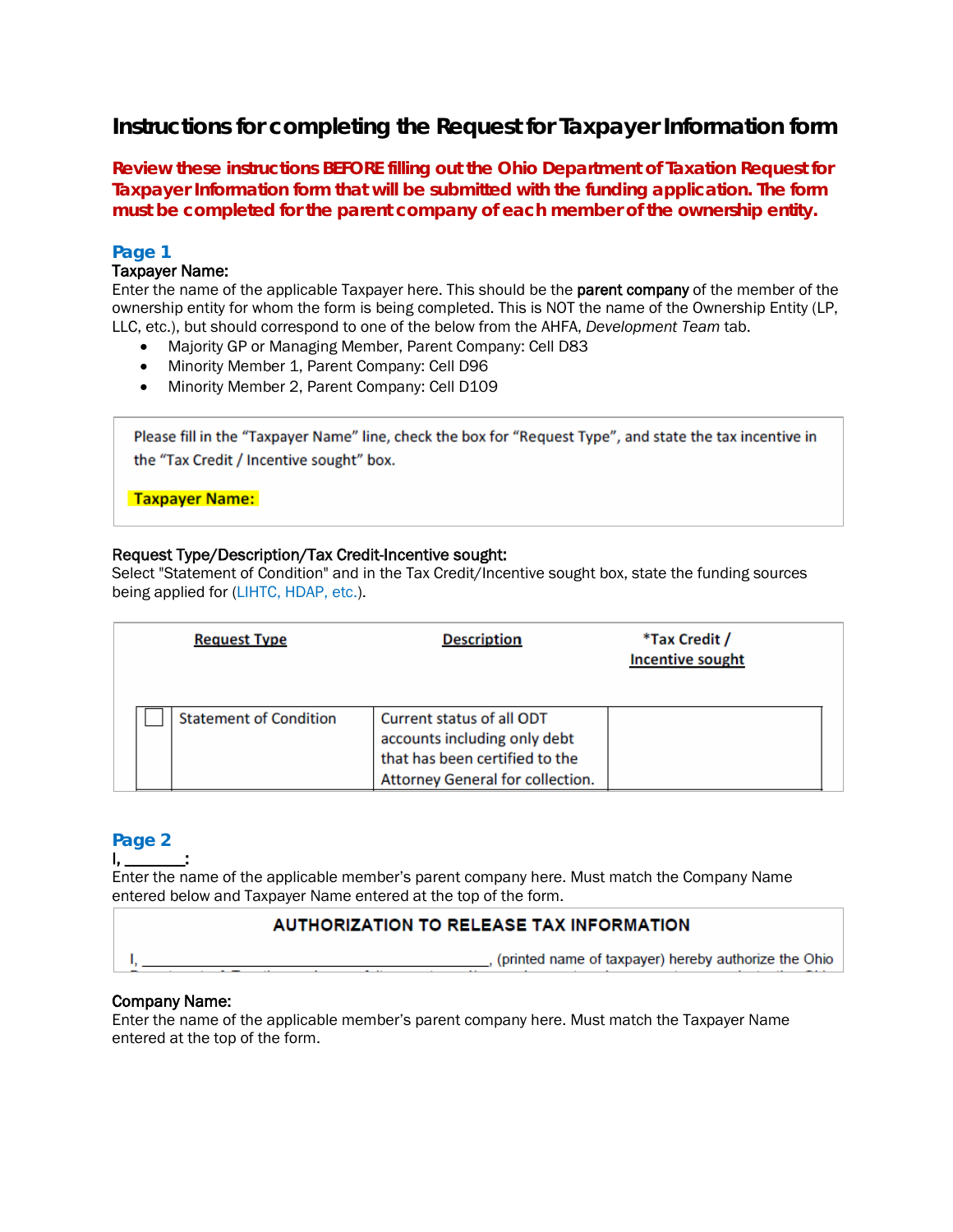I certify under penalties of perjury that I am the taxpayer identified below or an agent authorized to certify on its behalf.

Company Name: \_\_

#### Name & Title of Agent (printed):

*Name-* Enter the person's name who is an Authorized Signor of the applicable member (the Majority GP, Minority Member 1, or Minority Member 2) for whom the form is being completed. This needs to be an Executive Director, President, etc. of the Parent Company for that specific member.

*Title-* Enter the Authorized Signor's title. (This will be Executive Director, President, etc. - that person's title in the company they work for. This is NOT their role in the ownership entity such as Managing Member, etc.)

Name & Title of Agent (printed):

#### Signature of Authorized Agent:

Original signature of the agent listed above.

Signature of Authorized Agent:

#### Date:

Date form is completed and signed.

Date:

#### Company Telephone Number:

Company Telephone Number:

#### Company Address:

Enter the address of the applicable member for whom the form is being completed as listed in the AHFA - Development Team tab:

- Majority GP or Managing Member: Cells D73-D77
- Minority Member 1: Cells D86-D90
- Minority Member 2: Cells D99-D103

**Company Address:** 

#### Ohio Employer Withholding Account Number:

Enter the Employer Withholding account number.

**REQUIRED INFORMATION: MUST BE COMPLETED** Ohio Employer Withholding Account Number:

#### Federal Employer Identification Number:

Enter the Federal Tax ID number of the applicable member for whom the form is being completed, as listed in the AHFA - Development Team tab:

- Majority GP or Managing Member: Cell D81
- Minority Member 1: Cell D94
- Minority Member 2: Cell D107